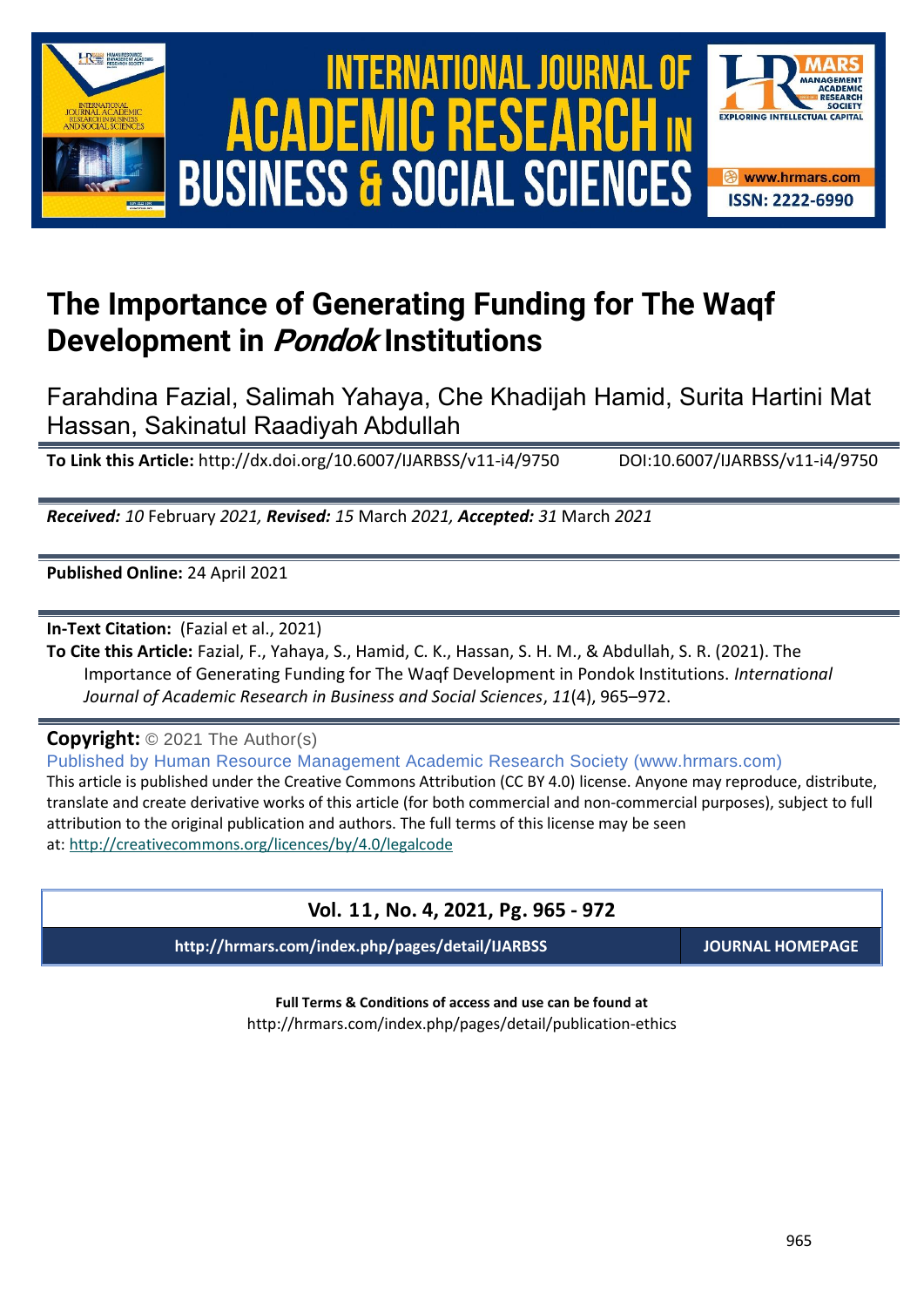

# **The Importance of Generating Funding for The Waqf Development in Pondok Institutions**

Farahdina Fazial University Teknologi MARA Cawangan Kedah, Malaysia. Email: farahdinafazial@uitm.edu.my

Salimah Yahaya, Che Khadijah Hamid

University Teknologi MARA Cawangan TerengganuTerengganu, Malaysia.

# Surita Hartini Mat Hassan, Sakinatul Raadiyah Abdullah

University Teknologi MARA Cawangan Pahang, Pahang, Malaysia.

#### **Abstract**

*Pondok* institutions are the earliest education institution in Malaya. Some of the state's famous for *pondok* institution education are Kelantan, Terengganu, Kedah and Perak. Most of *pondok* institutions in Malaysia depend on the people's contributions in the form of donation, waqf, infaq and zakat to continue to operate. Waqf is seen as an instrument that can be used to generate the funding of the *pondok.* Most of the *pondok* are the earliest waqf education institution in the Archipelago. Thus, this study focuses on the significance of the funding generation for the waqf development in *pondok* institutions. This is a qualitative study that uses the primary data through an in-depth interview done on several informants involved in the waqf funding generation in *pondok* institutions. Secondary data was obtained through document analysis. The outcome of the study establishes that there are four aspects of significance of the funding generation namely consolidation in terms of the financial and economic aspects of the *pondok,* its improved facilities and infrastructure, increased skills of the members of the *pondok in* the field of entrepreneurship also the benefits from the social aspect.

**Keywords:** Generating Funds, Waqf Development, *Pondok* Institution

#### **Introduction**

Generally speaking, the *pondok* institutions in Malaysia are the earliest waqf education institutions in the Malay Archipelago. Even so, the change made to the education system has led to a lot of *pondok* institutions being converted to *Sekolah Agama Rakyat* (SAR) and *Sekolah Agama Bantuan Kerajaan* (SABK). The financial factor also stands in the way as the main factor as to why many *pondok* schools are closed down- they are simply unable to bear the cost of operation and to fund the development of the *pondok* schools.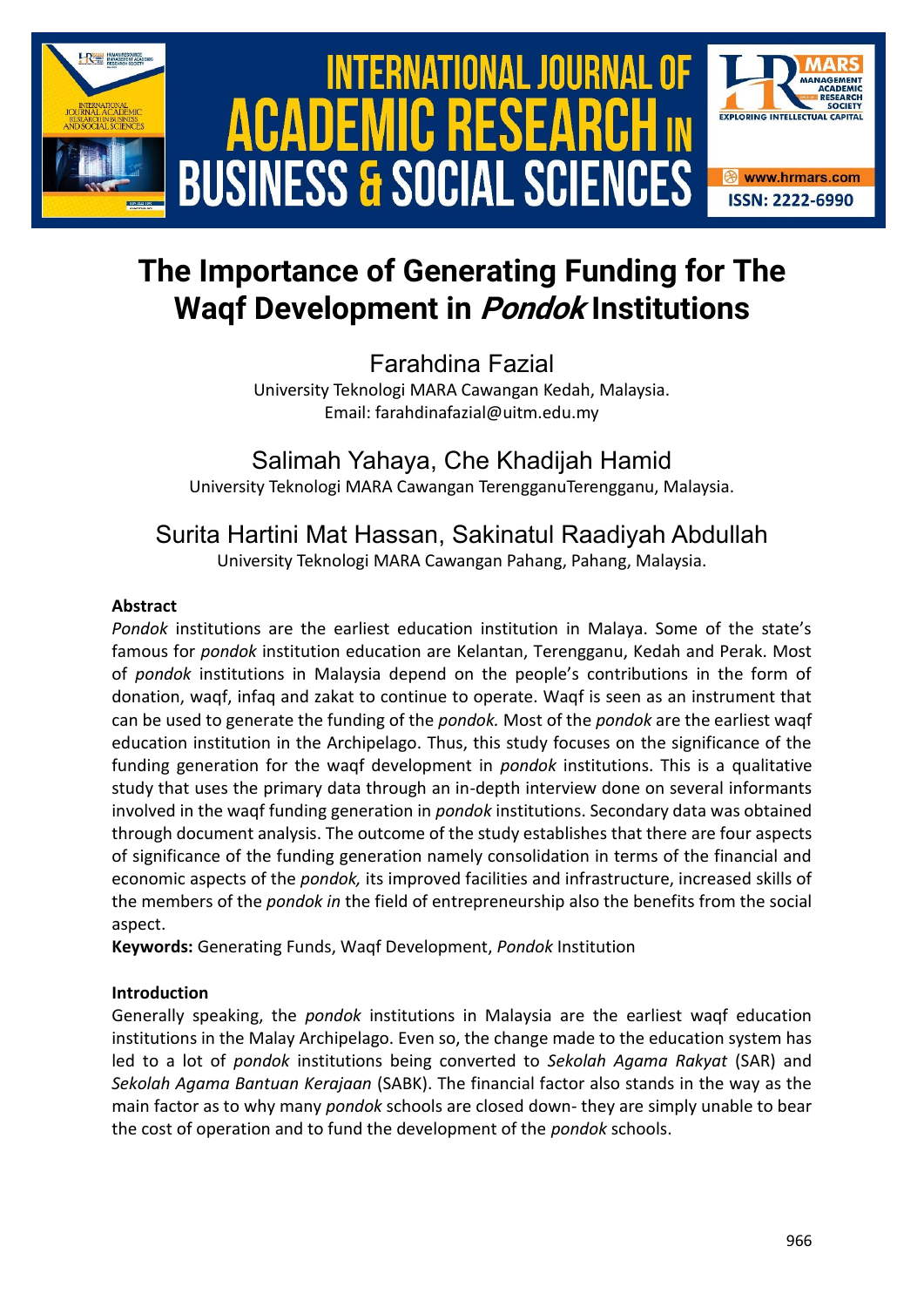**Vol. 1 1 , No. 4, 2021, E-ISSN: 2222-6990 © 2021 HRMARS**

The waqf instrument is seen to be able to help the institutions in generating the fund that can benefit the waqf development. This is due to the fact that waqf has been one of the economic and social development for Muslims. Ages ago, the waqf generation plays a great role in equipping the society with various facilities, like school, mosque, education, healthcare, and so on. In the education domain, waqf is seen as an approach that helps collect the fund at the expense of education management and development. There has been evidence of the role of waqf in the education aspect through the success demonstrated by previous education institutions such as al-Qarawiyyin University, Nizamiyyah Madrasah and A-Azhar University. Apart from that, there is a lot of higher learning institutions in Malaysia that have chosen waqf as one of their instruments in generating the economy of the universities.

The generating funding of waqf development has indirectly formed a concept of a waqf asset sustainability that is efficient. The stakeholders are responsible in ensuring that the waqf asset can be generated and developed, in line with the initial intention of the donor who hands over his asset to the path of Allah SWT to reap the reward throughout his life (Sulaiman, Hasan & Muhammad, 2016). This innovative and creative way not only help fund the *pondok* institutions continuously but they will also add to the institutions' assets.

This paper work begins with the discussion about past literature. This is then followed by the discussion about the study methodology, previous works on the generation and funding of waqf, an analysis of the importance of the waqf funding generation in *pondok* institutions and it ends with the impending conclusion.

#### **Past Studies**

Studies on earliest waqf education institutions were carried out by Ahmad Zaki Abd Latif et al. (2008) Abd Rahman (2009) and Sayyin (2011). Past studies related to waqf and higher education institutions were done by Ismail and Abd Hamid (2014); Abdul Latiff & Hassan (2005); Hardaker & Sabki (2011).

The studies that focus on waqf and the funding of the IPT (HLE) development have been carried out by various researchers such as Ahmad Shukor (2013); Ali & Wahid, (2014); Moh Salleh (2018); Othman, et al., (2018); Hassan and Ahmad (2018); Mujani, Mohd Taib, Rifin & Khalid (2018). Through these studies, they are unanimous to say that waqf plays a major role in funding the development and activities of the university through investment and waqf fund generation methods.

The study on waqf asset development has been done by Abd Rahman (2009). The waqf can serve as the medium of wealth distribution to the society as a whole in eradicating poverty and it can be the channel to enhance the socio-economic services like education, health, orphan care-taking, mosque construction and so on. This is similar to the studies by Wan Yon, Abdul Latif and Bahrom (2008) who opined that the waqf asset developed can assuage the load borne by the government, create social justice and develop Islamic da'wah. Studies with regard to the priorities in developing waqf have been done by Pitchay, Ahamed Mydin, and Saleem (2014).

The studies done by Abd Rahman (2009); Mohd Ali, Ahmad, & Ahmad Mahdzan (2018) focus on the requirements for the recipients of the waqf when the development takes place. Waqf asset development and generation are important to preserve the society's welfare through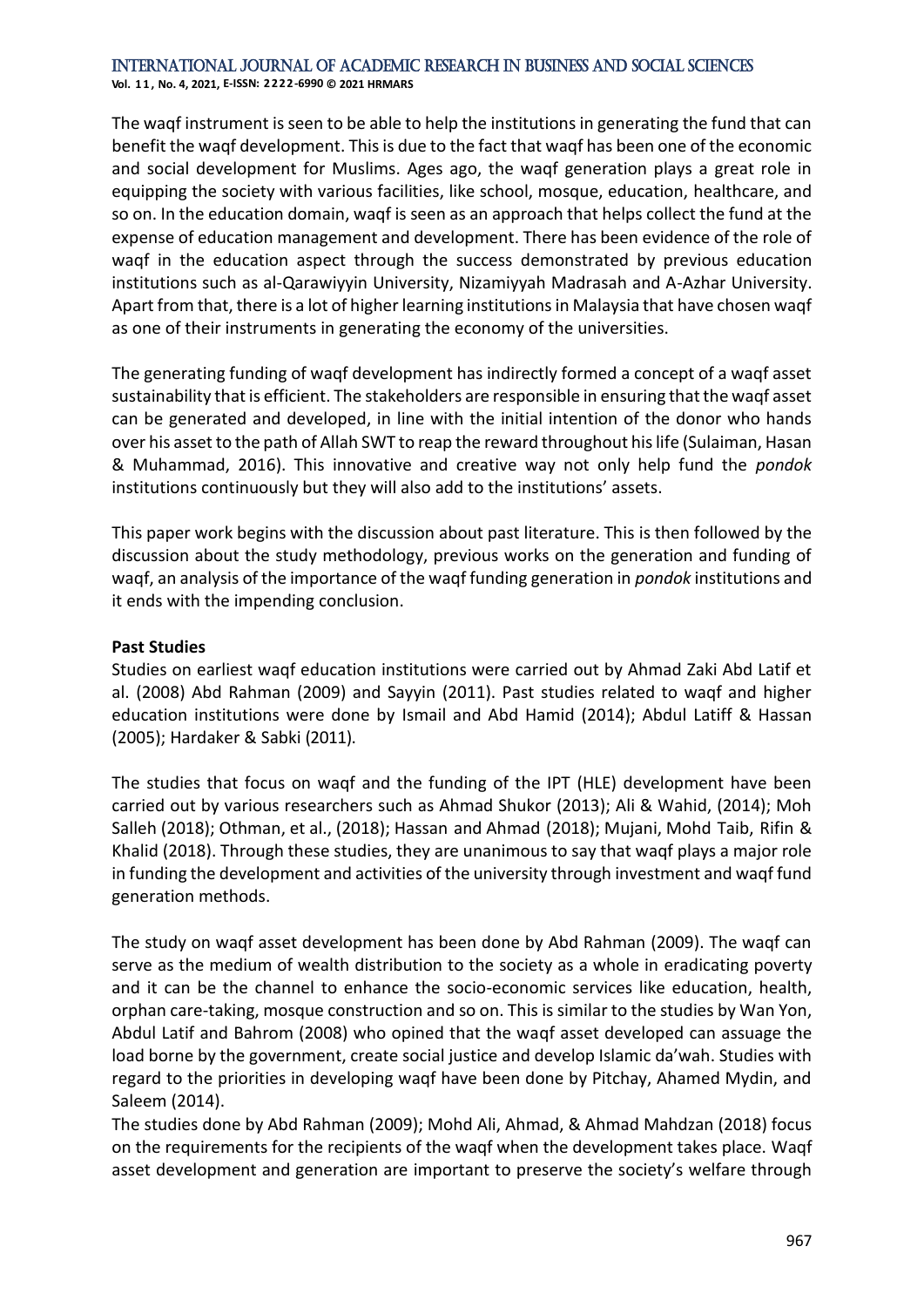**Vol. 1 1 , No. 4, 2021, E-ISSN: 2222-6990 © 2021 HRMARS**

the provision of physical infrastructure and services in religious affairs, education, health, agriculture, and commercial and looking after the welfare of the unfortunate people.

The sustainability of waqf asset can be implemented through a waqf asset development funding method. Thus, the method must be made productive so that the benefit can be channelled to the recipients in the best way possible. The development of a sustainable waqf asset can curb the asset from going to waste for the Muslims (Omar & Abd Rahman, 2015). For the implementation, there are at least three involved parties in this process namely the administrator of the waqf institution, the donor and the manager of the waqf fund - this is to ensure that the sustainability of the waqf development can be more dynamic.

#### **Study Methodology**

This study involves two methods of data collection namely the primary and secondary data. The primary data is obtained through an in-depth interview on four categories of informants namely the governor of the institutions, the administrators of the *pondok*, the expert representing the waqf and the governor. In this paper work, the governor is labeled with the code stipulated (M001-M012), experts of waqf (PW001-PW002), the administrators of the *pondok* (PP001) and the governor (PM001) to get information regarding the use of the waqf as the instrument of the fund generation. The secondary data was obtained using previous studies and documents. The data in this paper work will be analyzed using the application called *Atlas t.i* versi 8 (AV8).

#### **Study Analysis**

The generation of waqf in *pondok* institutions not only benefits the institution itself, but also on the society and the development of Islam. Based on the interview done, the four aspects of significance of the funding for the *pondok* institutions have been identified and they are consolidation in terms of the *pondok's* financial and economic aspects, improved infrastructure and facilities, enhanced skills of the members in entrepreneurship and benefit from the social aspect. We can refer to the finding in Table 1.

|                                 | Consolidation in terms of financial    |
|---------------------------------|----------------------------------------|
|                                 | and economic aspects of the            |
| Importance of Generating<br>The | institution                            |
| Funding for The Development of  | Improved facilities and infrastructure |
| <b>Pondok Institutions</b>      | Enhanced skills of the members of the  |
|                                 | pondok in entrepreneurship             |
|                                 | Benefit from the social aspect         |

Table 1: The Importance of Generating Funding for The Development of *Pondok* Institutions

Firstly, in terms of finance, the waqf development funding in a pondok institution will not only increase the economy of the pondok but it can also solidify the financial strength so that they will not rely totally on the contributions of the society. The *pondo*k institutions also do not have to anticipate any financial contributions and donations from the society and the government to fund the development continuously to ensure their continuous operations. However, the success of the generation of waqf in a *pondok* institution depends on the ability, capability and the determination of the management to make sure that the planned development can work smoothly. Looking at the significance of the waqf generation in *pondok* institutions, PM001 stated that the impact of the generation is based on the following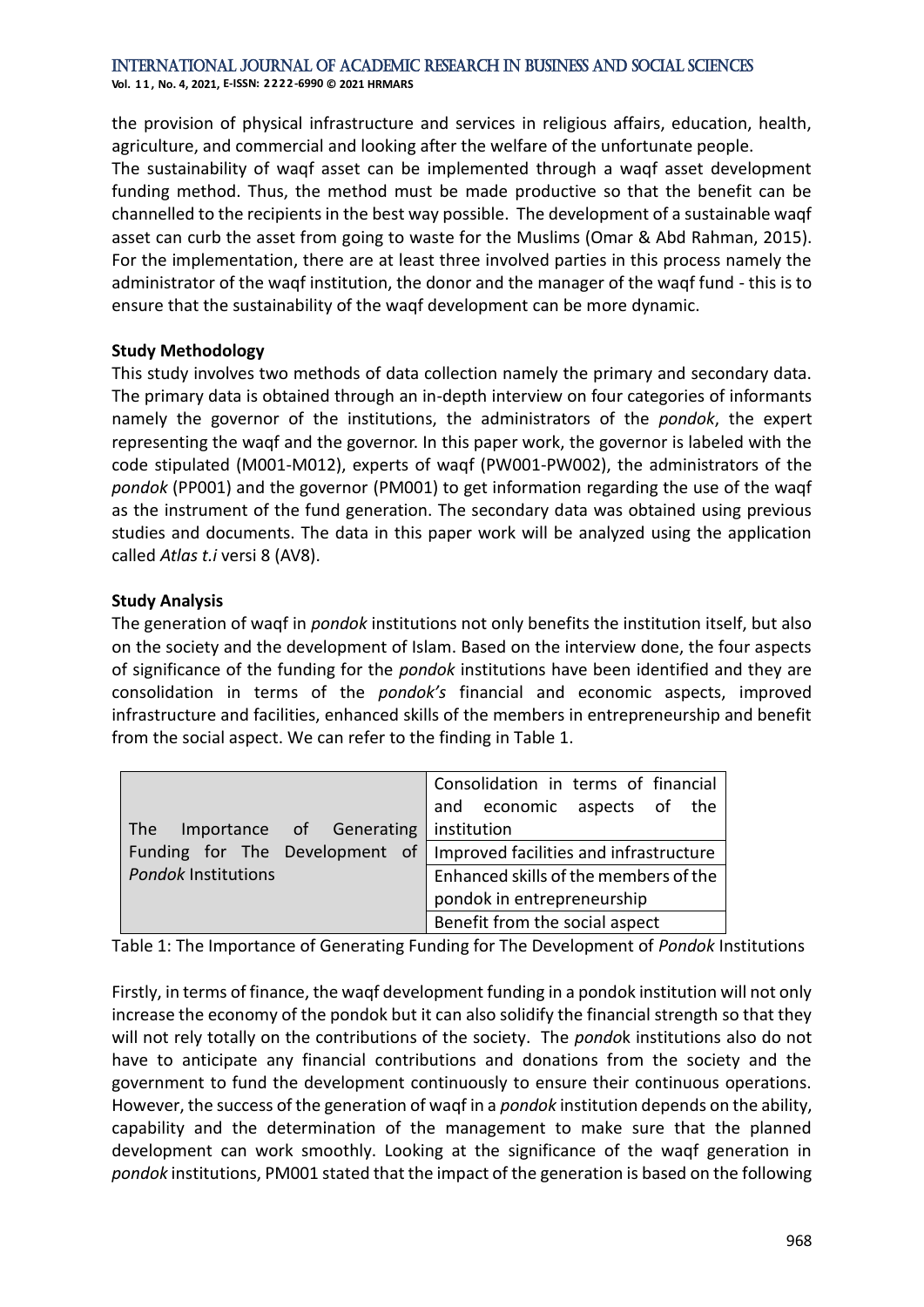hadith:

From Hakim bin Hiram radliallahu'anhu from the Prophet SAW: "*The hands above are better than the hands below, so you start from those under your care and the best donation is from those who have enough for themselves. So, to anyone who tries to sustain himself, Allah will protect him and those who makes an effort to sustain himself, Allah will accommodate for him" (Hadith Riwayat Bukhari, No: 1338)*

Referring to the above hadith, it can be concluded that givers are better than beggars. Although the act of asking for money is prohibited but it would be better for a *pondok*  institution to have its own capability in generating its own fund and able to help the society through the money collected, rather than simply hoping and relying on donations and contributions.

Other than that, there are still a lot of *pondok* institutions that do not make productive waqf asset contributed by the society. These waqf assets are not used for activities that do not give any return and lucrative outcome to members of the pondok and the society. In other words, *pondok* institutions only receive waqf fund contributions and they do not make any effort in generating money through the waqf they receive. This is in line with the statement of Zakaria Bahari (2012), most of the waqf management only hopes for the soceity's contributions to manage the asset and lack the initiative in increasing the production of the asset by means of business or economy.

The funding of the development through waqf does not only help expand the economy of the pondok, but indirectly it increases the confidence of the people in *pondok* institutions. This is because *pondok* institutions that only seek to receive waqf fund without making any effort to develop their own economy will simultaneously show its incapability in expanding the fund received. The determination of the institution in generating and developing its own economy has indirectly boost the faith of the community in continuing to help the pondok.

For PP001 and PA002, *pondok* institutions are able to develop the waqf asset and contribute to the education of the locals as a whole. In Indonesia, *Pondok Moden Daarusslam Gontor* (PMDG), can influence and engage the society in *pondok* activities especially in terms of the economy, industry and so on. PMDG also has its own specific fund to send their students abroad and then they will continue to serve at Gontor. This is similar to the visit of PM001, namely *Pondok* Nurul Iman Bogor that also proves that the pondok is able to generate its own funding for the sustainability of its economy and it also involves students in the effort to develop it.

Secondly, waqf generation can help improve the facilities and the general welfare. This refers to the history of waqf during the Ottoman Turks era, where waqf had helped develop various infrastructures including those in the field of education (Saduman & Aysun, 2009). If the economic generation is done in a systematic way, *pondok* institutions can be competitive with other religious schools. *Pondok* institutions will be an alternative, not merely as a religious institution that stresses on the aspect of the Hereafter, but also consistent with other forms of development.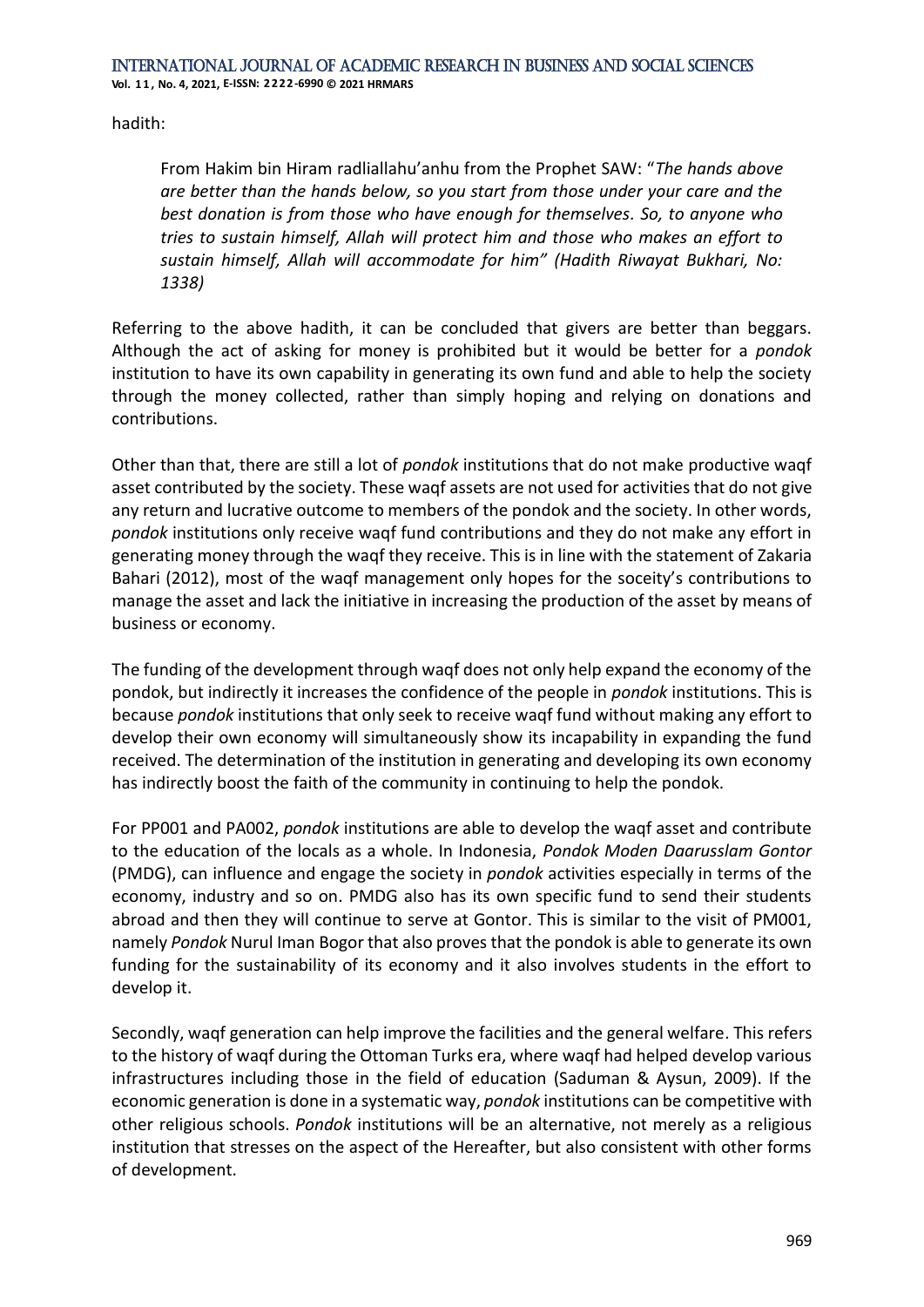**Vol. 1 1 , No. 4, 2021, E-ISSN: 2222-6990 © 2021 HRMARS**

Other than that, *pondok* education is also seen to be more systematic and more developed as it is able to prepare a more conducive and systematic learning infrastructures, able to add the number of teachers, increase salary and allowances at the same time can improve their studies. Some of the factors why most teachers at *pondok* institutions cannot last long is due to the fact that they are paid meagre allowances and this will make it difficult for them serve. As the repercussion, the studies will also be impacted as there is not enough teachers to teach.

Thirdly**,** the economic generation of *pondok* through waqf not only trains the management of the *pondok* in managing the fund of the *pondok* in the best way possible but it also trains students in the world of entrepreneurship. The exposure of students in the business world indirectly educates students to become pious entrepreneurs. The application of skill knowledge implemented can train students in the fields of business and human resources. The *pondok* institutions that equip students with religious knowledge are added with certain skills and this will produce students that can give benefit in this world and in the hereafter.

Other than that, through the method of waqf generation at the *pondok* institutions, *pondok* students are not only the people that master their religious knowledge alone but they are also trained to be traders, entrepreneurs and business people especially in the business field. To encourage students, it should be the grounds for students to learn the basic entrepreneurship knowledge and automatically help the *pondok* to generate its economy through waqf. Among the strategies carried out by PMDSG and *Pondok* Nurul Iman, Bogor in Indonesia in training students in the field are by involving them in entrepreneurship and giving them the responsibility to manage the projects carried out by the *pondok.*

> "The *pondo*k have mandated its students who have finished their studies to manage the projects under *pondok.* After they have completed their studies, they are asked to serve and manage the projects of generating the fund for two years before they can go back to their hometowns. These students are supervised by the teacher to ensure that the business is going smoothly." (PM001)

The impelling generation of the waqf fund in *pondok* institutions has indirectly produced Muslim entrepreneurs and prepared multiple job opportunities to the locals. That said, the economic investment and expansion done must be monitored by experts who have the credibility and are professional in related field so that the waqf done by the can give an ongoing benefit to the members of the *pondok* and the local people.

Fourth, the waqf development funding also gives benefit in terms of the social aspect. This is proven through the generation of waqf carried out by Al-Azhar University in Egypt that has given a major contribution to its students. Students can enjoy learning free throughout their studies in the university and this will indirectly lessen the burden of the students as they are in the process of seeking for knowledge. Mohammad Aslam & Wan Mohd Dhaiyudeen (2015) stated that the development and the administration of Al-Azhar University are still funded by the waqf fund until today. The concept of educational waqf raised is a mark of equality in seeking for knowledge and in lessening the financial burden faced by the students.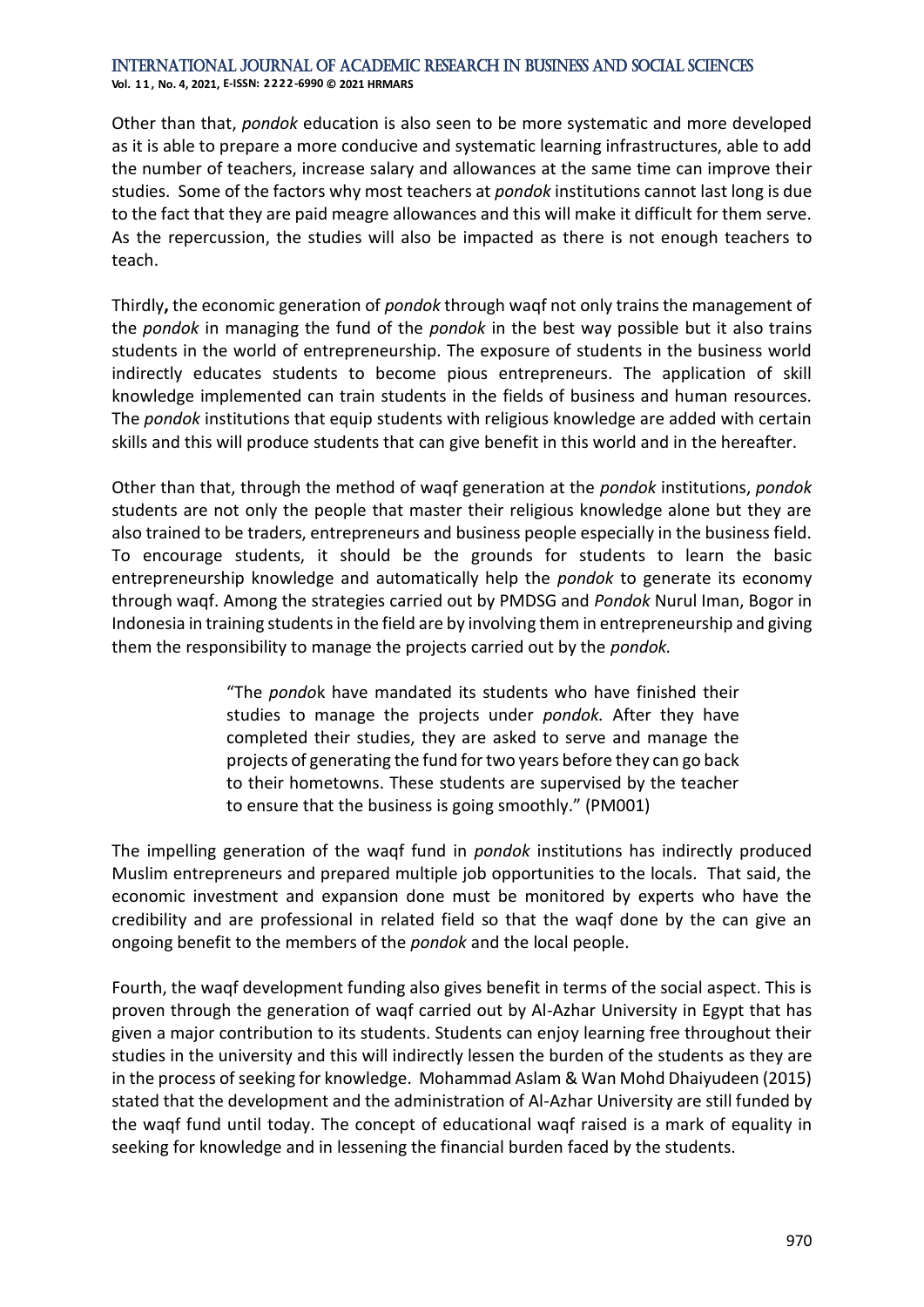**Vol. 1 1 , No. 4, 2021, E-ISSN: 2222-6990 © 2021 HRMARS**

The same opinion is raised by M004 who stated that the method of generating the waqf assets is also adopted in *pondok* institutions in Thailand. The waqf lands are cultivated through the rubber plantation method. The outcome from the plantation can be channeled to the madrassa and used to help students in need, also the orphans. The madrassa also imposes low fees to the students. The impact from this is that the *pondok's* economy is not only better, but it attracts more and more students to come. This is admitted by M002 who stated that the aim of the generation of the *pondok* development is not only from the aspect of the *pondok* development alone but it also aims to assist students by charging them low fees and even free of charge, as done by the Al-Azhar University and several other education institutions. The *pondok* also plans to use the outcome from the generation of fund to help rebuild *pondok* and schools.

Based on the discussion above, it is clear that waqf plays a very significant role as an instrument of the development fund in *pondok* institutions. Waqf development funding helps elevate the status of the socio-economy. Such a development in the field of education must be given due attention and empowered to produce more quality and credible Muslim scholars, entrepreneurs and *pondok* institutions in years to come. The sustainability of the waqf to fund the development in *pondok* institutions must be revised in detail by proposing various approaches to ensure that the waqf in *pondok* institutions can be sustainable in the long run.

#### **Conclusion**

The waqf generation in *pondok* institutions is very important to ensure that these institutions are sustainable. This is due to the fact that *pondok* institutions must make an effort to improve the economy and consolidate the financial system without so much dependency on the government and the society. This not only indirectly exposes *pondok* institutions to entrepreneurship and business, but it can also spread further the da'wah efforts made.

#### **References**

- Abdul Latiff, A. Z., Ramli, A. H., Ismail, C. Z., Sulaiman, K., & Abdul Hamid, N. (2005). Potensi wakaf ke arah kemajuan pendidikan Islam di Malaysia, In. Abdul Halim Ramli & Ahmad Che Yaacob (Eds.), Islam Hadhari: Pengukuhan institusi baitulmal dan wakaf di Malaysia (hlmn.127-138), Selangor: Pusat Penerbitan Universiti (UPENA), Uitm.
- Abd Latiff, A. Z., Ramli, A. H., Ismail, C. Z., Sulaiman, K., & Daud, M. N. (2008). Pengurusan harta wakaf dan potensinya ke arah kemajuan pendidikan umat Islam di Malaysia. Jurnal Pengurusan JAWHAR, 2 (2).
- Ab Rahman, A. (2009). Peranan wakaf dalam pembangunan ekonomi umat Islam. Jurnal Syariah,17(1), 113-152.
- Shukor, A. S. A (2013). Potensi wakaf pendidikan tinggi di Malaysia. Unpublished Master Thesis. Universiti Sains Malaysia, Pulau Pinang.
- Ali, N. M., Ahmad, R., & Mahdzan, N. S. A. (2018). Waqf Land Development in Malaysia: Study on the Needs of the Beneficiaries. Advanced Science Letters, 24(7), 5132-5135.
- Hardaker, G., & Sabki, A (2011). Innovative practice: An insight into Islamic pedagogy at the University of al-Qarawiyyin. Multicultural Education & Technology Journal, 6 (2).
- Hasan, H., & Ahmad, I. (2018). Determinants of higher education in Islamic endowment (Waqf) attributes among Muslims in Malaysia. Journal of Islamic, Social, Economics and Development, 3(12).